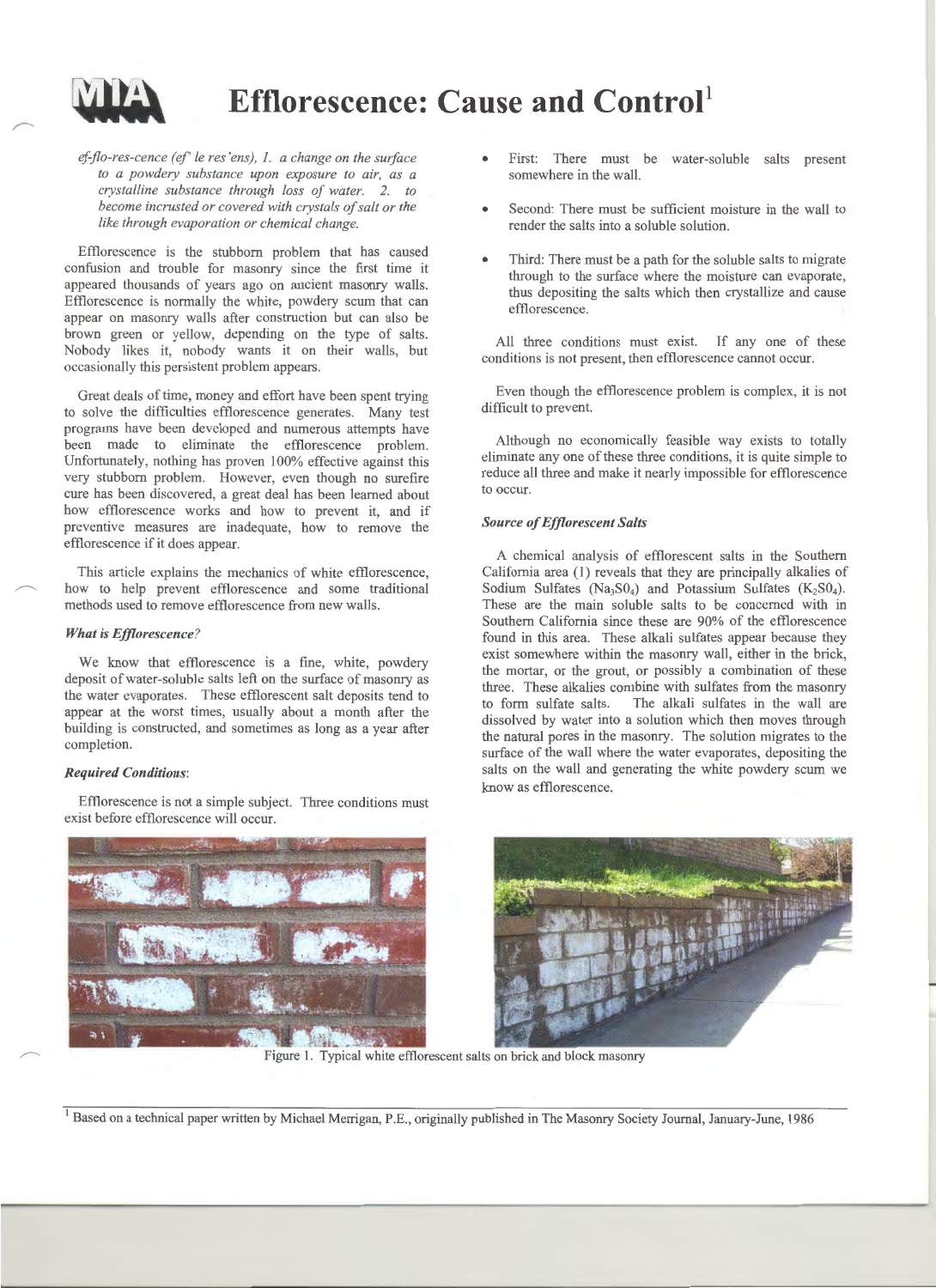

Figure 2. Possible path of water soluble salts that form efflorescence

Research into each of the materials used in masonry walls reveals that the main source of alkalies for the salts is the Portland cements used in the mortar and grout. Using a low alkali Portland cement will often eliminate the efflorescent problem. It is recommended that low alkali Portland cement be used to reduce the chances of efflorescence occurring. Low alkali Portland cement has 0.6% alkali or less, by weight in the cement (2, 3).

Another culprit is, of course, the clay brick itself. The natural clays used in the manufacture of brick often contain soluble alkali sulfates. Most modern fired clay brick have balanced chemical additives, such as Barium Carbonate  $(BaCO<sub>3</sub>)$ , to immobilize the sulfates and render them insoluble (4). This prevents the salts from being dissolved into a solution that could migrate through the wall to the surface. Most fired clay brick do not greatly contribute towards the efflorescence problem.

The next source for soluble salts would be the sand used in the mortar and grout. Contaminated sands with soluble alkali sulfates will cause efflorescence unless the sulfates are removed. Using clean, washed sand will eliminate any efflorescing contribution.

The water used in the mortar and grout during construction can also be a source of contaminants. Clean, potable, salt free water must be used at all times. Tests of Colorado River tap water show only insignificant amounts of salts in the water. Water from other sources should be checked for their alkali sulfate contents to be sure no efflorescing salts will be introduced into the masonry wall.

In the past, hydrated lime used in the mortar was thought to have been responsible for efflorescence. This did make sense to the layperson. After all, anyone can make a logical connection between the *white* lime and the *white* efflorescent salts. However, chemical analysis and experimental tests proved otherwise. Hydrated lime  $(Ca(OH)_2)$  does not contribute sufficiently towards the soluble alkali sulfates necessary for efflorescence to occur (generally only  $\frac{1}{4}$  to  $\frac{1}{10}$ the efflorescing potential of the cements). In addition, the hydrated limes also reduce the voids in the mortar, thus reducing the area for capillary flow of any solutions in the wall.

Potential efflorescent problems can be greatly reduced by using low alkali cements, clean washed sands and clean, potable salt free water.

## *Controlling Efflorescence*

Even if soluble alkali sulfates exist in a masonry wall, before the sulfates can cause efflorescence the salts must be dissolved into solution by water. If no moisture reaches the sulfates then they cannot be rendered into solution and migrate to the surface where the water will evaporate, leaving the sulfate salts on the surface to crystallize and become efflorescence. Attention must be given to preventing any soluble alkaline sulfates from being rendered into solution by water.

This is difficult since during construction water is naturally used in the mortar and grout, therefore the amount of water in the wall should be controlled to only that amount necessary for actual construction. The majority of the water is absorbed into the masonry and used to chemically react with the Portland cement and hydrated lime and is thus not free water.

The next critical concern is to prevent any water from penetrating into the masonry wall where it could cause efflorescence to occur. This can be done with good architectural details and quality masonry construction. Designing with overhanging eaves, copings and flashings, and careful attention to landscaping and sprinklers will reduce the chances of water entering the wall. In addition, specifying tooled, compacted mortar joints (concave or "V" type) will also reduce the potential for water infiltration. See Figures 3 and 4 for good efflorescence controlling design.

As mentioned earlier, for efflorescence to appear, the alkali sulfates must be able to travel through the pores in the masonry to the surface. If the natural pores in the wall can be reduced, it becomes harder for the salts to migrate through to the surface. Consolidating the grout with mechanical vibration will greatly reduce any voids in the grout, as well as improving the bond of the steel and the masonry wall. Dense tooled mortar joints will also reduce the porous nature of the wall and make it difficult for the salts to migrate.

Grout admixtures that claim to inhibit efflorescence can also be used. These chemical additives claim to improve the flow of the grout mix while decreasing the water content. They also claim to reduce voids in the grout due to shrinkage.

Special care must be taken when using these grout admixtures. Individual manufacturers have developed them and their actual contents are protected trade secrets. The manufacturer's recommendations must be closely followed.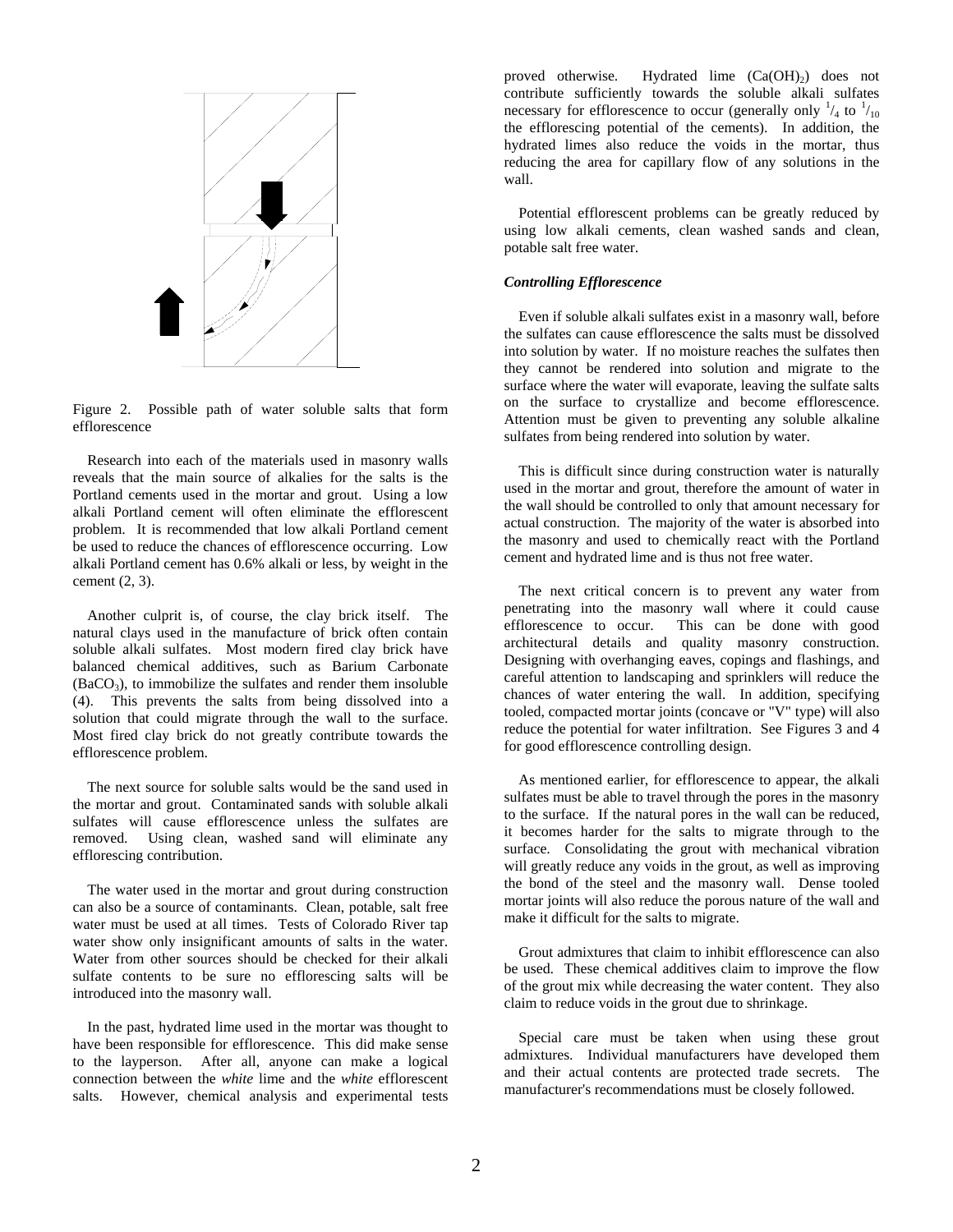

Figure 3. Overhanging eaves will help greatly to prevent moisture from entering this stack bond CMU wall.



Figure 4. A full metal coping helps in waterproofing a wall and eliminates moisture penetration through the tops of parapets

.

To summarize, three conditions must exist before efflorescence can occur. If these three conditions can be controlled, there should be no efflorescing of masonry walls.

- 1. Reduce all soluble alkali sulfates.
- 2. Use good details to prevent water from entering the masonry.
- 3. Use good construction practices to eliminate migratory paths for moisture.

Remember, it is very difficult to totally control any one of these three conditions, but it is relatively simple to reduce the effect each one has towards efflorescence.

#### *Removing Efflorescence*

Despite all efforts, efflorescence may sometimes occur. A detail may have been omitted. Materials may have been incorrectly specified or may not have been used as specified. Sometimes conditions just naturally conspire to generate efflorescence on a wall. The materials may not have been covered or stored on pallets off the ground. Unknown salts could infiltrate masonry materials during a wind storm or simply through ignorance and misuse of the materials. Salt

laden soils could be backfilled against a wall where the salts could be absorbed and cause efflorescence. Whatever the reason, when efflorescence does appear, it has to be removed.

The first step in removing efflorescence should be an attempt to identify the salts. If the salts are water soluble, the best removal method is with a dry brush. Rinsing with water or natural weathering process may also be effective. Alternately, if the efflorescence is in small patches or limited areas, hand washing with a mild detergent and a stiff bristle brush will often prove sufficient.

The traditional method of cleaning has been sandblasting, which, of course, works. Unfortunately it removes just about everything else, too. The abrasive action of the sand erodes the surface of the brick and the tooled mortar joints along with any deposited salts. This increases the porous qualities of the masonry and the water absorptive nature of the wall. Sandblasting will also damage the integrity of the dense tooled mortar joints. A well-tooled and compacted mortar joint readily sheds moisture and provides minimum voids for penetration. After sandblasting, the mortar is more porous, has voids for infiltration, and may even reveal cracks in the mortar. Additionally, the appearance of the masonry wall will be